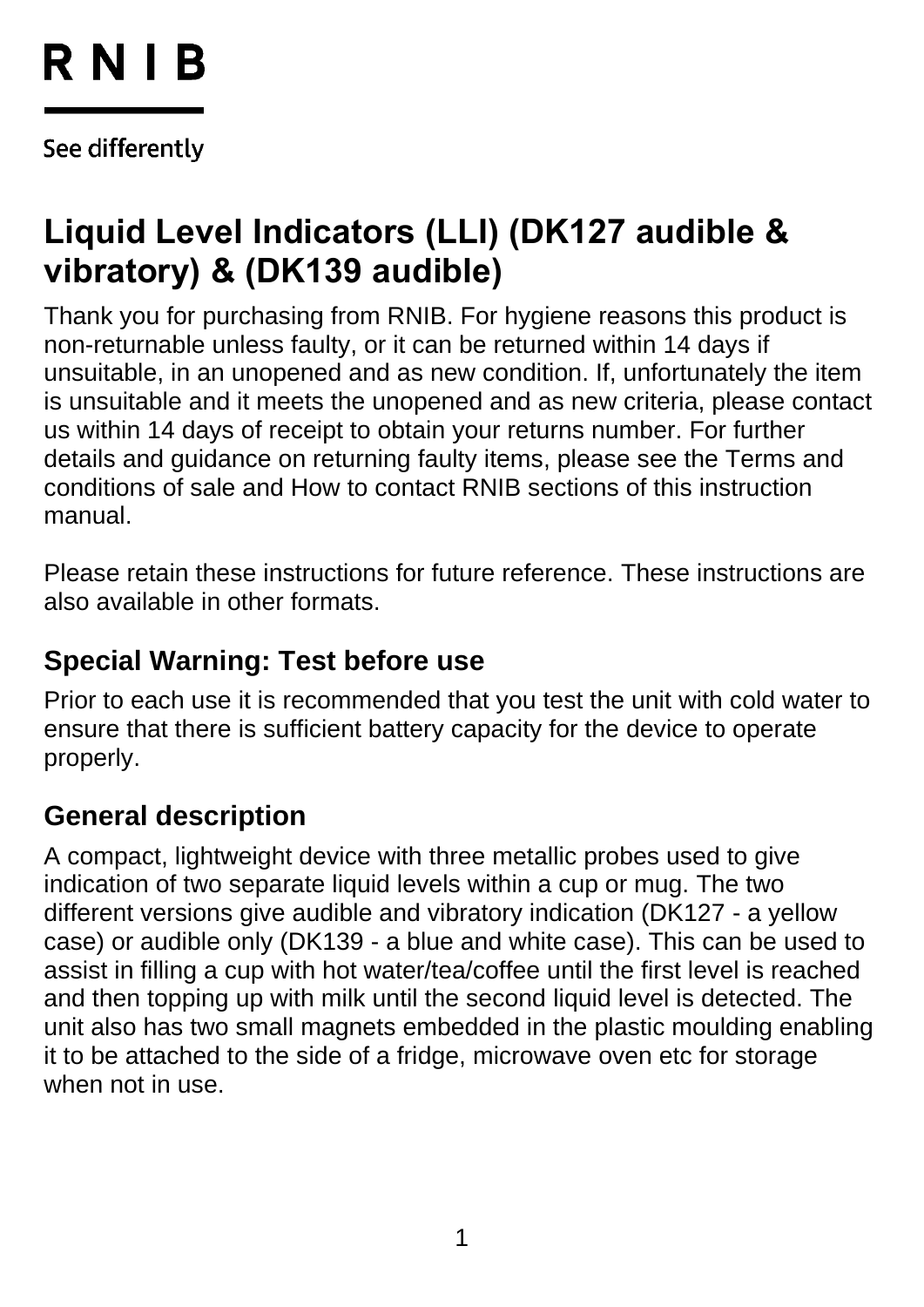## **Orientation**

Position the LLI with its three probes on the underside and the semi-circular moulding towards you and place it on a table.

## **Top**

Just below the top straight edge of the case is an embossed RNIB logo. Just below this and immediately on the right and on the left you can feel two small circular indentations about 4mm diameter. These are the two embedded magnets.

Half way down the moulding in a recessed semi-circle is a small 2mm diameter hole. This hole is above the internal speaker and allows the tones to be emitted from the device. The lower edge of the top surface nearest to you is a semi-circular shape with a ribbed edge. This is the battery drawer, which when necessary is opened by pulling the drawer towards you.

### **Back**

Turn the unit over resting it on its top surface with the probes facing towards you. The three metal probes occupy most of this surface. You will detect that the probes are held apart and also kept parallel by a plastic separator that can be slid up and down. The position of this moulding can be adjusted to achieve the best fit of the LLI on the rim of the cup being used.

#### **To detect the liquid levels the probes must always be on the inside edge of any cup or mug.**

### **Bottom edge**

The ribbed semi-circular bottom edge is part of the battery drawer. Before first use you will be able to feel a small round tag sticking out of this bottom edge. This tag is used to prevent the battery discharging during storage and shipment and should be pulled out and discarded prior to the LLI being used.

## **Getting started**

Hold the battery tag and pull it away from the moulding to activate the battery. After doing this you will hear three confirmation beeps (and also a vibration with DK127). This tells you that the battery is fine and that the unit is ready to be used. The removed tag can be disposed of.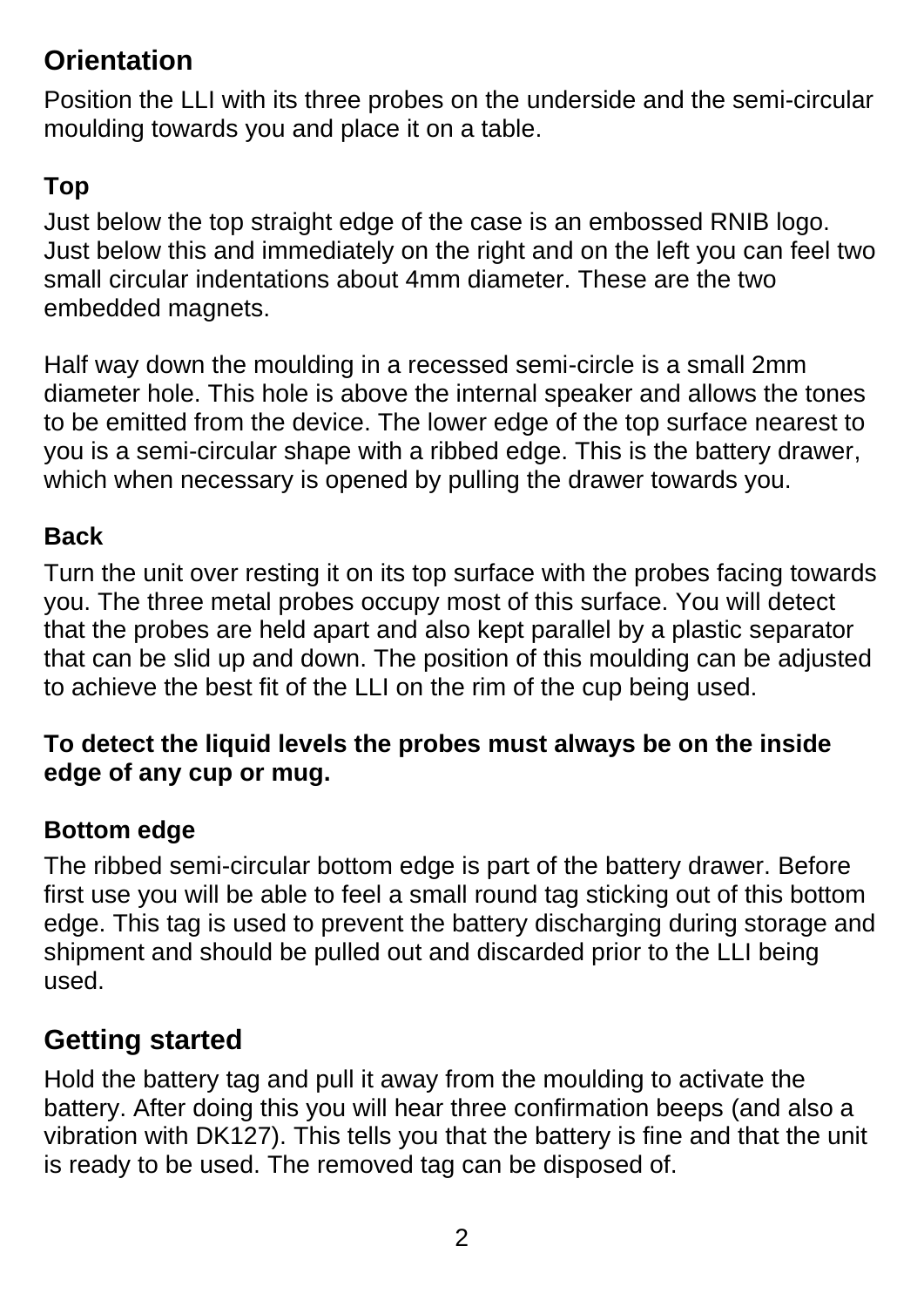## **Using the Liquid Level Indicator**

Hang the unit on the edge of your cup or mug with the three metal probes on the inside. It may be possible to improve the fit on the side of the cup by sliding the plastic separator around the probes up or down slightly. With the unit in position carefully pour your hot or cold liquid into the cup and stop when you hear the first set of intermittent beeps (and vibrations with DK127). At this point you can add milk to the drink if required and stop when the continuous set of beeps is heard.

## **Battery replacement**

To remove the battery, hold the unit with the probes side upwards and then simply slide open the battery drawer by inserting a finger underneath in the semi-circular recess and pull the drawer open. You will be able to feel the battery in the drawer recess and by turning the unit over the battery will simple drop out.

The replacement CR2032 lithium battery needs to be inserted into the now empty circular battery compartment the correct way up. The battery has one surface that is completely smooth and the other surface where you can feel a slight recess around the rim. The perfectly smooth surface is the +ve terminal and this should be face down in the bottom of the compartment and the side with the slight rim recess uppermost.

Close the drawer after replacing the battery and the confirmation beeps will sound if the battery is correctly inserted. If no beeps sound then repeat the operation but on this occasion turn the battery over in the drawer. If no beeps are heard on this second attempt then either the replacement battery is flat or the indicator itself is faulty.

## **Technical specification**

Dimensions: 50mm x 30mm x 30mm Weight: 21 grams (including battery) Battery: CR2032 Lithium battery

**Please note:** RNIB does not guarantee batteries.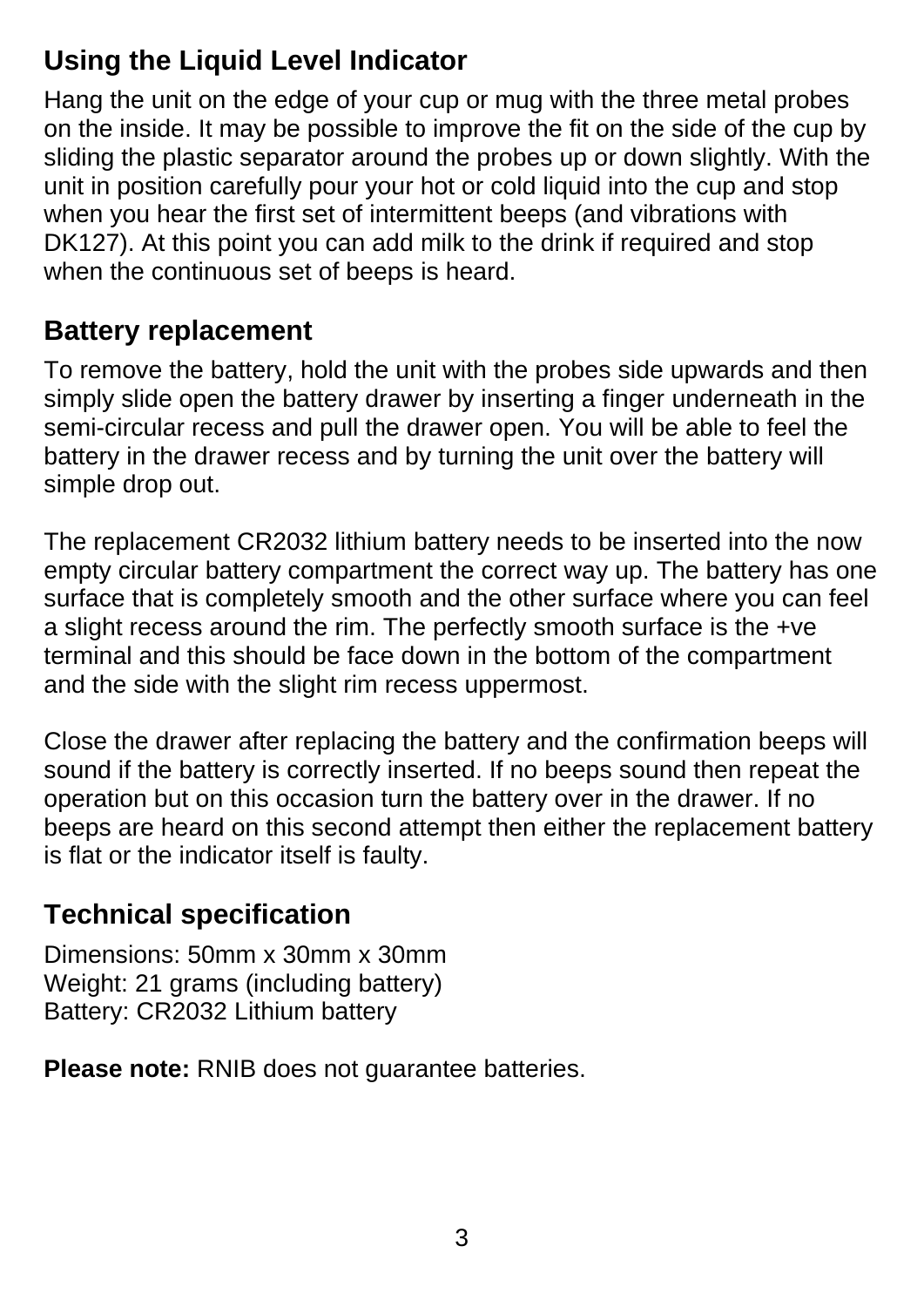## **Hints and Tips**

#### **Battery test**

It is strongly recommended that you regularly test the unit with cold water to ensure that there is sufficient battery capacity for the device to operate properly, therefore eliminating any potential issues with boiling water overflowing due to a malfunction with the LLI.

The battery can be tested by opening and then closing the battery drawer and waiting for the confirmation three beeps to sound (with vibration for the DK127) which tells you that the battery is OK.

### **Operational test**

After you have tested the battery you may wish to test that the unit will operate correctly to detect the liquids. This can be simply achieved in one of two ways. Moisten one of your fingers and hold it across the top of all three probes. This will produce a continuous tone from the unit. Alternatively place the unit over the lip of a cup with the probes on the inside edge and fill the cup with cold water until the unit beeps. By undertaking this operational test you can be more confident in using it with hot liquids.

#### **Storage of the unit**

The suggested method of storage is to use the two magnets incorporated in to the top of the unit and attach it to the outer frame of a fridge, microwave or other metallic surface. To prevent the battery draining accidentally the unit should not be stored in a cutlery drawer where probe contact with the cutlery will cause the unit to continually beep and consume the battery. Storage within a small plastic bag or box would prevent this happening.

#### **Cleaning the probes**

A damp cloth can be used to clean the probes but note that the units must never be immersed in liquid as they are not sealed and damage to the electronics will result. Do not use any cleaning materials or fluids that contain scouring agents, alcohol, spirits or solvents (turpentine) as these agents can damage the plastic case.

### **How to contact RNIB**

Phone: 0303 123 9999 Email: shop@rnib.org.uk Address: RNIB, Midgate House, Midgate, Peterborough PE1 1TN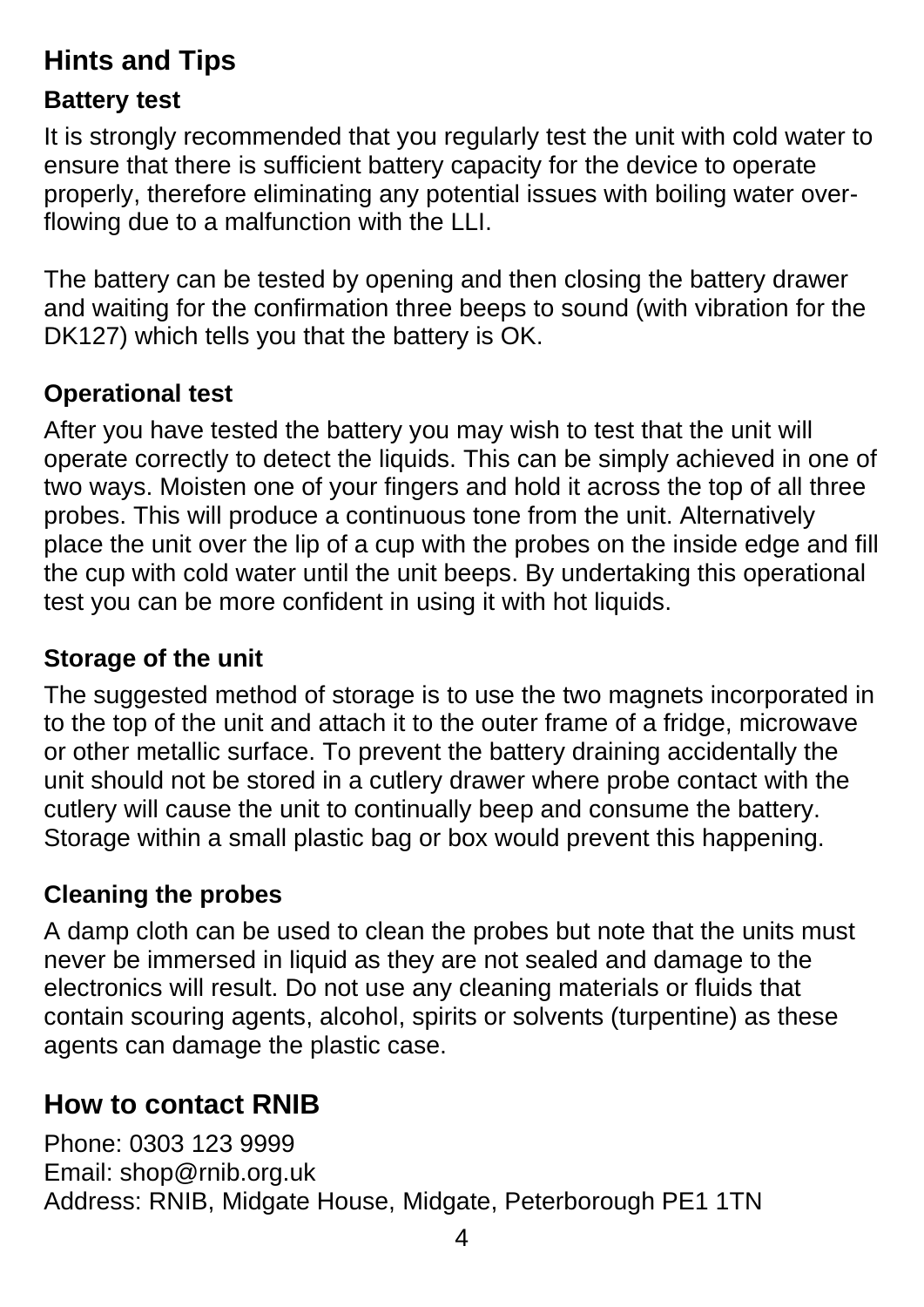Online Shop: shop.rnib.org.uk

Email for international customers: [exports@rnib.org.uk](mailto:exports@rnib.org.uk)

## **Terms and conditions of sale**

This product is guaranteed from manufacturing faults 12 months from the date of purchase. If you have any issues with the product and you did not purchase directly from RNIB then please contact your retailer in the first instance.

For all returns and repairs contact RNIB first to get a returns authorisation number to help us deal efficiently with your product return.

For hygiene reasons the liquid level indicator is not returnable unless faulty.

You can request full terms and conditions from RNIB or view them online.

Registered Charity No. 226227

## CE

This product is CE marked and fully complies with all applicable EU legislation.



Please do not throw items marked with this symbol in your bin. Recycle your electricals and electronic devices **free** at your local recycling centre. Search for your nearest recycling centre by visiting [www.recyclenow.com.](http://www.recyclenow.com/)

#### **Why recycle?**

Unwanted electrical equipment is the UK's fastest growing type of waste.

Many electrical items can be repaired or recycled, saving natural resources and the environment. If you do not recycle, electrical equipment will end up in landfill where hazardous substances will leak out and cause soil and water contamination – harming wildlife and human health.